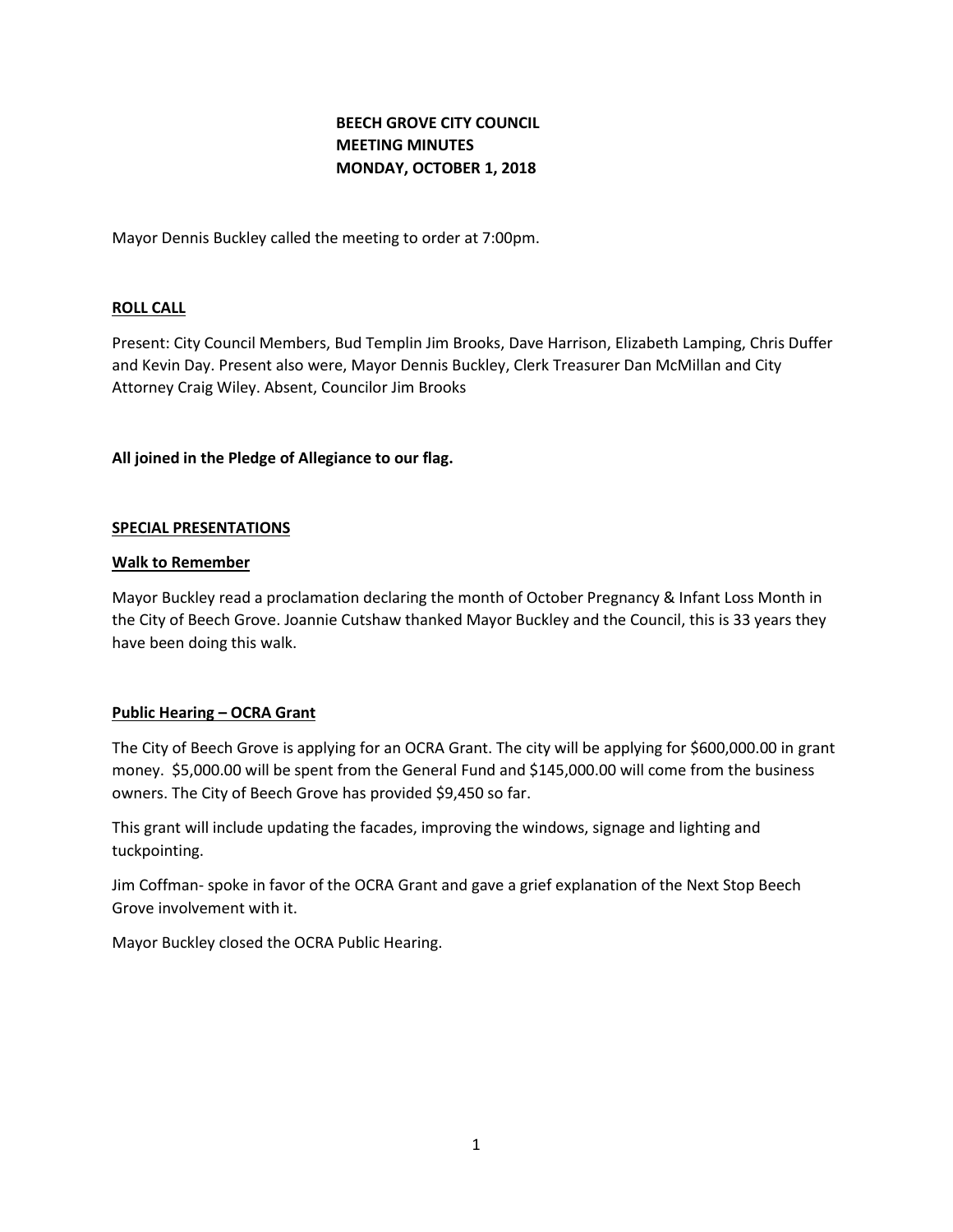### **APPROVAL OF MINUTES**

#### **September 4, 2018**

Councilor Lamping ask that full names to be included, Brenda Kyle, Cliff Babbey Jeff Mader, Antoinette Pizzi.

Councilor Duffer moved to include the names. Councilor Harrison seconded the Motion; which was approved by unanimous voice vote.

#### **September 10, 2018**

Councilor Duffer moved to approve the minutes as presented. Councilor Templin seconded the Motion; which was approved by unanimous voice vote.

# **PUBLIC COMMENTS**

**Tom Sparks**- complained about harassment over his sump pump and stated that the Mayor has weaponized the police department against him because he was taking pictures of other homes that have the same issue. He stated that his sump pump has been the same for years. He said he has always given to Beech Grove and has never attended a City Council meeting until now. He has not been fined, and he has 10 days to come into compliance. City Attorney Wiley stated that he has spoke for longer than his 3 minutes.

Councilor Duffer moved to allow him to continue to speak. Councilor Day seconded the Motion; which was approved by unanimous voice vote.

**Richard Buzzbee -** spoke against the permit penalizing renters and landlords and he also spoke to the issue with sidewalks on 18<sup>th</sup> Avenue and every time it rains it floods.

**Dave Grenoble** -he said he has gotten many responses from the Council on emails he has written them. He also had 2 responses from Mayor Buckley. He voiced his concerns on General Ordinance 13, 2018 and General Ordinance 14, 2018.

**Chris Pryor**- presented concerns with General Ordinance 13, 2018

**Hank Harris –** Union Representative, Local #416 -spoke in support of the salary ordinance and the budget.

**Jim Coffman –** thanked everyone for coming to the Beautify Beech Grove Family Walk.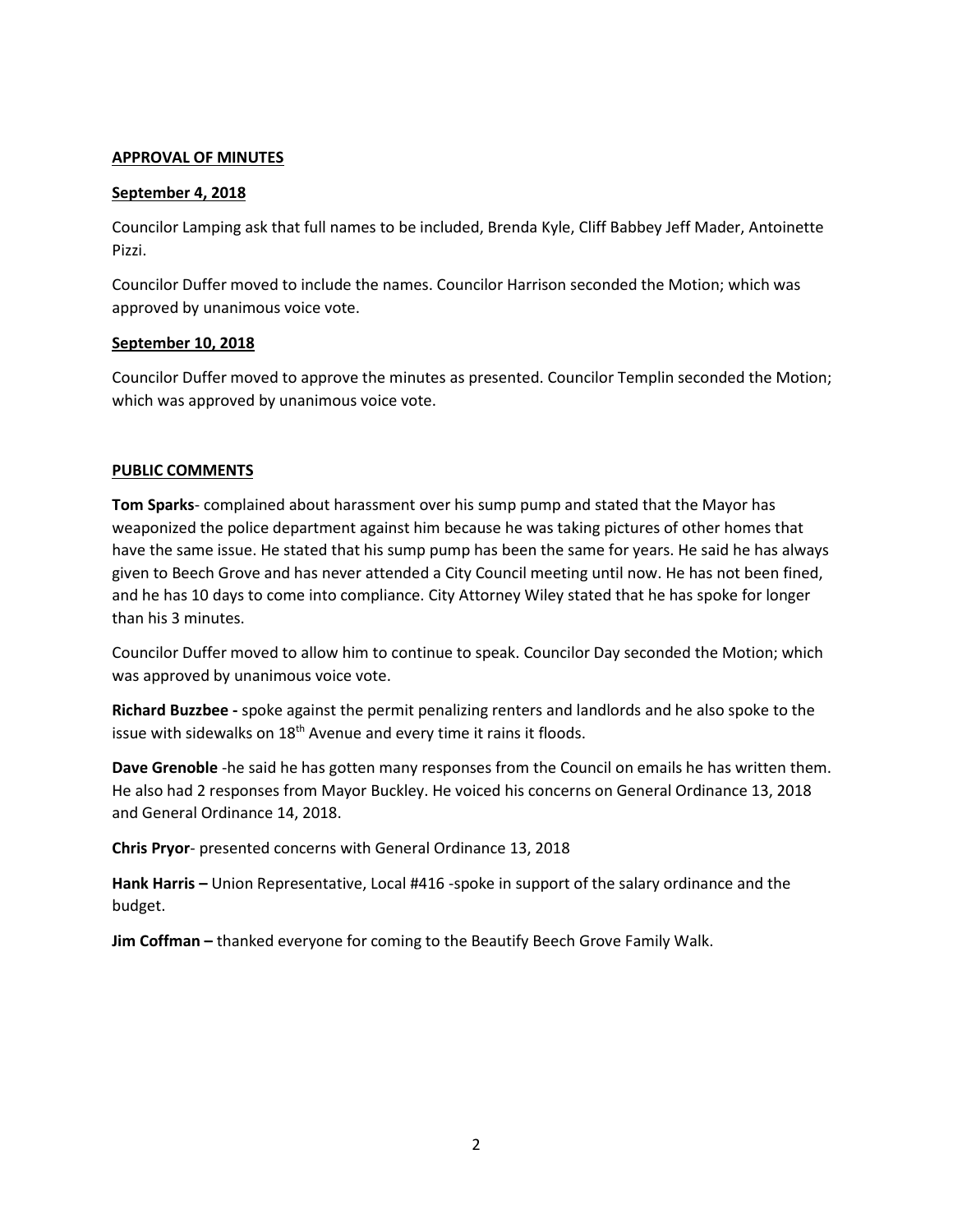# **COMMITTEE REPORTS**

# **Mayor's Youth Council**

Liz Walters, Principal, Beech Grove High School gave an update on the high school activities.

# **ABC**

Two renewals this morning. A 1 Liquor Store was an automatic renewal for two years. The Silver Bullet had three violations but were approved for one year. Ashley Piland is working with the owner to establish policy which hopefully will alleviate issues. She has been working with the business owners to assist with staying compliant.

#### **Greenscape Commission**

None

# **Compliance Division**

In the Packet

# **Public Safety**

In the Council Packet

**[Financial Report](http://www.beechgrove.com/uploads/1/0/1/2/10129925/october_2018_financial_report.pdf) -***Presented by Clerk-Treasurer Dan McMillan*

Beech Grove City Council Dennis Buckley, Mayor Craig Wiley, City Attorney

To

Beech Grove City Council Dennis Buckley, Mayor Craig Wiley, City Attorney

In September we made the following payments:

2015 Police Vehicles - \$12,729.18

2016 DPW & Parks Vehicles Lease- \$26,304.96

Stormwater Fund Balance - \$154, 712.15

On September 18, 2018, I transferred \$706, 892.00 ROI payment from the utility to the corporate account per budget and \$142,196.00 PILOT payment from the utility to corporate per budget.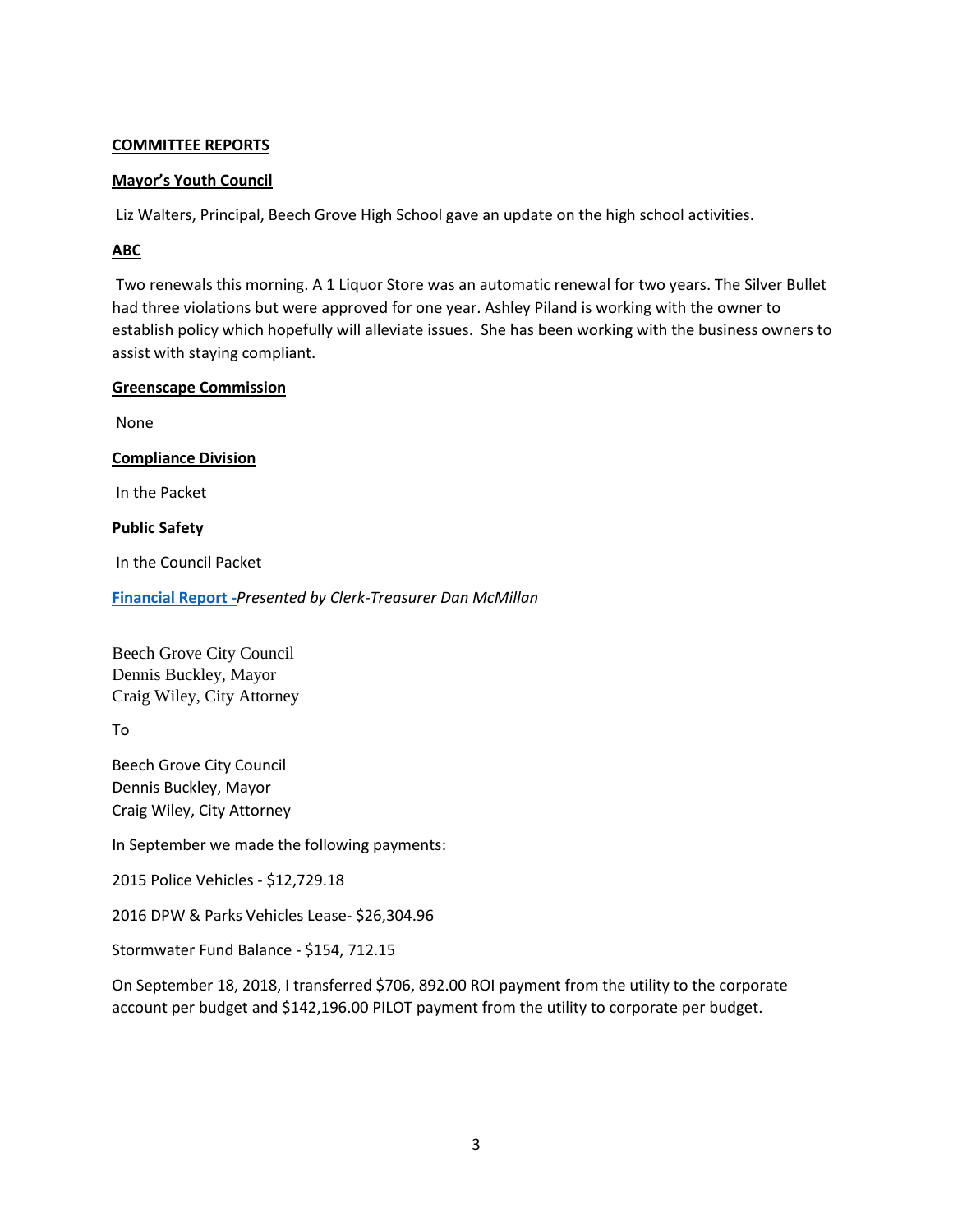Thanks to the website volunteers who continue to keep it updated at no cost to the taxpayers. Financial Reports, Debt Service, Bank Balances and more can be found on the City Website at [www.beechgrove.com.](file:///C:/Users/dan/Documents/www.beechgrove.com)

The bank balances are listed below

| <b>City Corporation</b> | \$4,014,672.26 |
|-------------------------|----------------|
| Utilities               | \$432,536.01   |
| Criminal Investigation  | \$146,928.95   |
| Fund (CIF               |                |
| <b>RDC</b> General      | \$417,057.00   |
| RDC Debt Service (DSR)  | \$240,000.00   |
| 2004 SRF Debt Service   | \$138,557.73   |
| (DSR)                   |                |
| 2015A Refunding Bond    | \$64,077.30    |
| Debt Service Reserve    |                |
| (DSR)                   |                |

As always, if you have any questions my door is always open. Thank you.

Respectfully Submitted,

Dan McMillan, Clerk Treasurer City of Beech Grove

# **OLD BUSINESS**

**[General Ordinance No.12, 2018](http://www.beechgrove.com/uploads/1/0/1/2/10129925/general_ordinance_12_2018.pdf)**

...*Amends Chapter 36 of the Code of Ordinances for the City of Beech Grove City Policies*

Councilor Templin moved to withdraw the ordinance. Councilor Lamping seconded the Motion; which was approved by a 5-1 voice vote. Councilor Harrison voted no.

# **[General Ordinance No.13, 2018](http://www.beechgrove.com/uploads/1/0/1/2/10129925/general_ordinance_13_2018.pdf)**

.*..Is an ordinance that replaces Chapter 155 of the Code of Ordinances concerning Residential Housing Properties in the City of Beech Grove*

Councilor Templin moved to table the Ordinance. Councilor Day seconded the motion; which was approved by unanimous voice vote.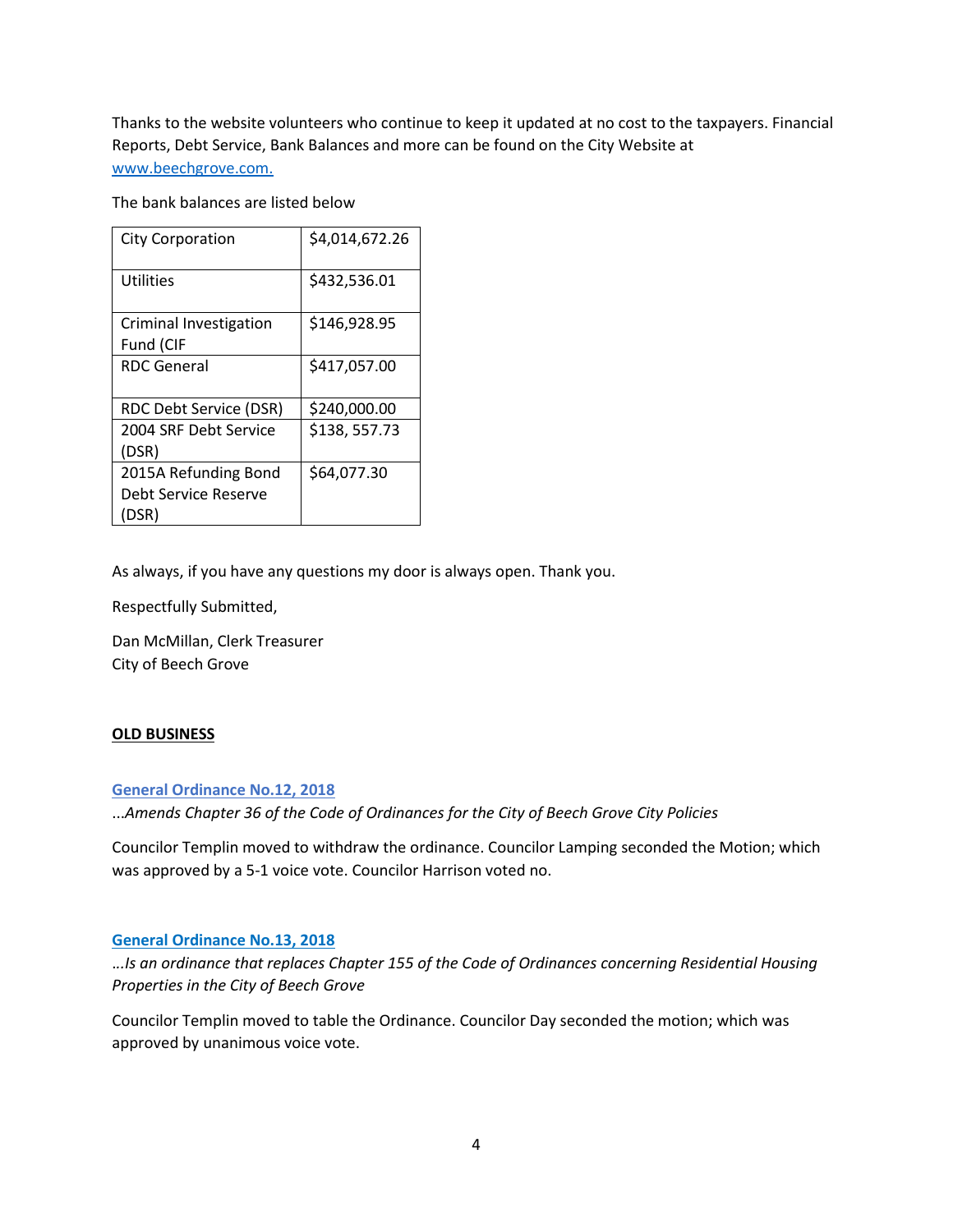#### **[General Ordinance No.16, 2018](http://www.beechgrove.com/uploads/1/0/1/2/10129925/general_ordinance_16_2018_complete_ord.pdf)**

*...2018 Civil City Budget Appropriations and Tax Rate*

Clerk Treasurer McMillan read the ordinance into the record

**Second Reading** - Councilor Templin moved to approve the budget ordinance. Councilor Lamping seconded the Motion: which was approved by unanimous voice vote.

Clerk Treasurer McMillan read the ordinance into the record.

**Third Reading** - Councilor Lamping moved to approve the budget ordinance. Councilor Templin seconded the Motion: which was approved by unanimous voice vote. General Ordinance No.16,2018 was approved on Third and Final reading.

#### **[General Ordinance No.15, 2018](http://www.beechgrove.com/uploads/1/0/1/2/10129925/2019_amended_salary_ordinance.pdf)**

*...2019 Salary Ordinance*

Councilor Lamping moved to read by title only. Councilor Duffer seconded the Motion; which was approved by unanimous voice vote.

Clerk Treasurer McMillan read the ordinance into the record

**Second Reading** – Councilor Lamping moved to approve the salary ordinance. Councilor Mascari seconded the Motion; which was approved by a 4-2 voice vote. Councilors Duffer and Templin voted no.

**Third Reading -** Councilor Mascari moved to read by title only. Councilor Duffer seconded the Motion; which was approved by unanimous voice vote.

Clerk Treasurer McMillan read the ordinance into the record.

Councilor Duffer moved to amend on page 6, the third paragraph, to read "the base salary includes \$3,500.00 pay for Indiana Law Enforcement Graduates". Councilor Templin seconded the Motion; which was approved by unanimous voice vote.

Councilor Harrison moved to amend the police receptionist pay to \$36,419.00 Councilor Lamping seconded the Motion; which was approved by unanimous voice vote.

Councilor Mascari moved to approve with the above amendments. Councilor Lamping seconded the Motion which was approved by a 4-2 voice vote. Councilors Duffer and Templin voted no.

#### **NEW BUSINESS**

#### **[Resolution No. 6, 2018](http://www.beechgrove.com/uploads/1/0/1/2/10129925/resolution_objection_of_tax_2018.pdf)**

*...Statement of Objection Appealing Tax Rate*

Councilor Harrison moved to approve the resolution. Councilor Templin seconded the Motion; which was approved by unanimous voice vote.